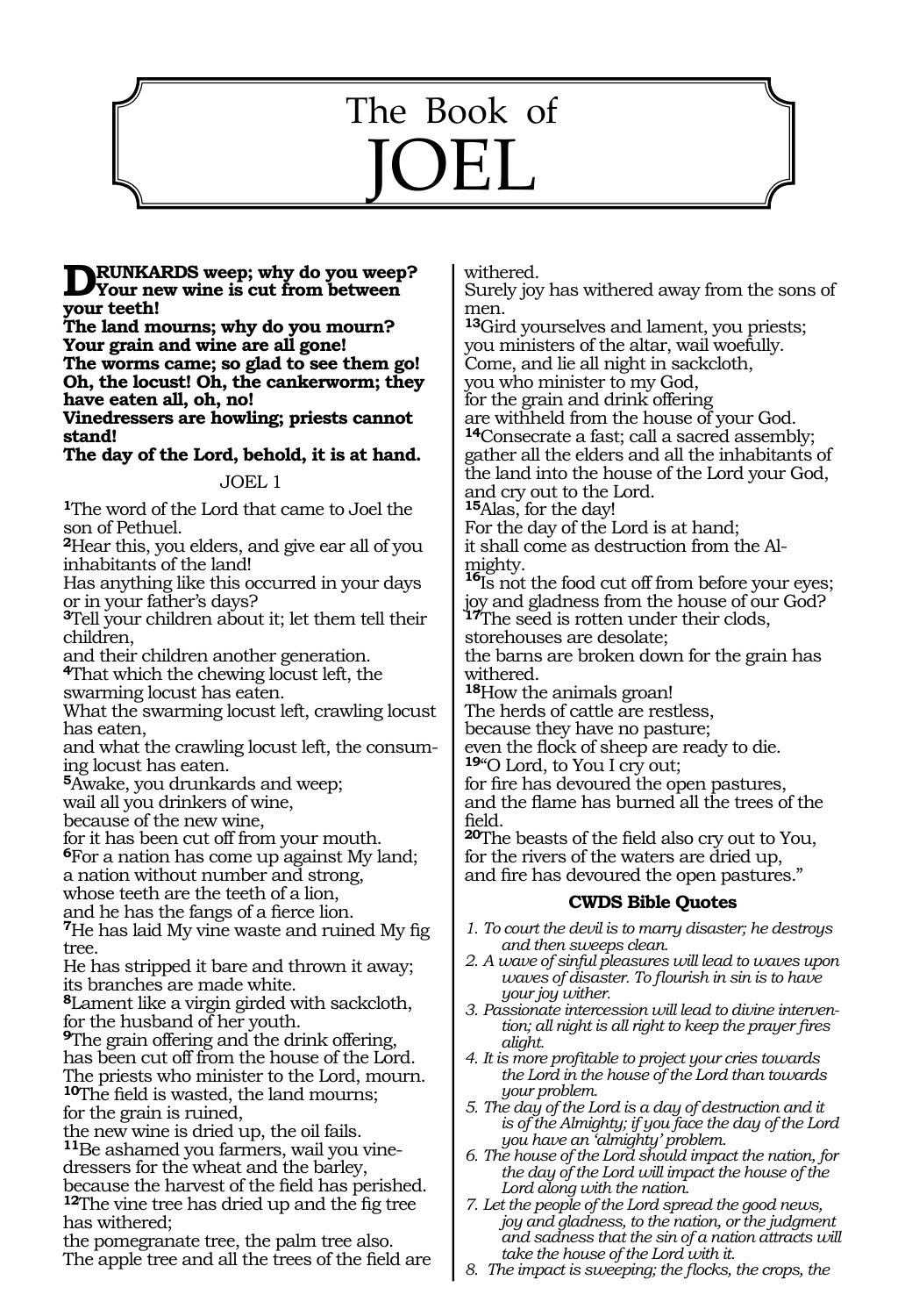*wild animals, the church. This is the burden of the nation and the responsibility of believers.*

#### **PRAYER POINTS**

- Lord Jesus, I refuse to hold on to anything that belongs to the devil; when he comes calling he shall find nothing in me. Amen.
- Let every sinful desire in me dissipate and die and let the fruit of the Spirit manifest, in the name of Jesus.
- I cast all my cares upon You Jesus, knowing You care. Amen.
- Father, make me an intercessor, known in heaven because of my frequency and consistency; and because I am making an impact on earth. Amen.
- Let the spirit of urgency for souls in this evil age fall upon this generation, in the name of Jesus.
- Who can withstand the day of the Lord? King of Glory, let the church awake and be proactive, and let the fear of the living God fall upon this nation now. Amen.

#### **Your sons and daughters shall prophesy,**

**For on all flesh His Spirit is poured; The sun shall be darkened, And the moon shall turn to blood. Blow the trumpet, sound the alarm; A great army is coming down. Time to fast, to weep and mourn; Rip your hearts and turn to God. Will you have your years restored, To eat plenty and praise His name? For he who calls upon the Lord shall be saved.**

#### JOEL 2

**<sup>1</sup>**Blow the trumpet in Zion, and sound an alarm in My holy mountain! Let all the inhabitants of the land tremble, for the day of the Lord is coming, it is near at hand.

**<sup>2</sup>**It is a day of darkness and of gloom; a day of clouds and thick darkness too, like the morning clouds spread over the mountains.

There is a people coming, great and strong, the likes of whom have never been before, nor after them, shall there be anymore, even for many generations to come.

**<sup>3</sup>**Before them a fire devours and behind them a flame burns.

The land is as the Garden of Eden before them,

and behind them is a desolate wilderness. From them nothing shall escape.

**<sup>4</sup>**Their appearance is like that of horses; and like swift steeds, so shall they run. **<sup>5</sup>**With a noise like the noise of chariots over the tops of mountains they leap, like the noise of flaming fire that devours the stubble,

like a strong people set in battle formation. **<sup>6</sup>**The people shall writhe in pain before them. All faces shall be drained of color. **<sup>7</sup>**They run like mighty men.

They climb the wall like mighty men of war. Everyone shall march in formation, and they do not break ranks. **<sup>8</sup>**They do not trust one another. Everyone marches in his own column. And when upon the sword they fall they shall not be wounded. **<sup>9</sup>**They run to and fro in the city. They run on the wall. They climb into the houses. They enter in the windows like a thief. **<sup>10</sup>**The earth quakes before them. The heavens tremble. The sun and the moon grow dark, and the stars withdraw its shining. **<sup>11</sup>**The Lord utters His voice before His arm. His camp is very great; for the one who executes His word is strong. The day of the Lord is great and very terrible; who can endure it? **<sup>12</sup>**"Now therefore," says the Lord, "turn to Me with all your heart, with fasting and weeping and with mourning." **<sup>13</sup>**So rip your heart and not your garments. Return to the Lord your God, for He is gracious and merciful, slow to anger and of great kindness; and He relents from doing harm. **<sup>14</sup>**Who knows if He will relent and return, and leave a blessing behind Him. Bring a grain offering and a drink offering for the Lord your God? **<sup>15</sup>**Blow the trumpet in Zion; sanctify a fast; call a solemn assembly. **<sup>16</sup>**Gather the people; sanctify the congregation; assemble the elders. Gather the children and nursing babies. Let the bride go out from her dressing room, and the bridegroom from his chamber. **<sup>17</sup>**Let the priests who minister to the Lord, weep between the porch and the altar. Let them say, "Spare Your people, O Lord and do not give Your heritage to reproach, that the nations should rule over them. Why should they say among the peoples, 'Where is their God?'" **<sup>18</sup>**Then shall the Lord be jealous for His land, and pity His people. **<sup>19</sup>**The Lord will answer and say to His people, "Behold, I will send you grain and new wine and oil, and you shall be satisfied by them; I will no longer make you a reproach among the nations. **<sup>20</sup>**But I will remove far from you the northern army, and will drive him away into a barren and desolate land, with his face towards the eastern sea, and his back towards the western sea. His stench will come up and his foul odor will rise because he has done terrible things."

**<sup>21</sup>**Fear not, O land; be glad and rejoice,

for the Lord has done marvellous things!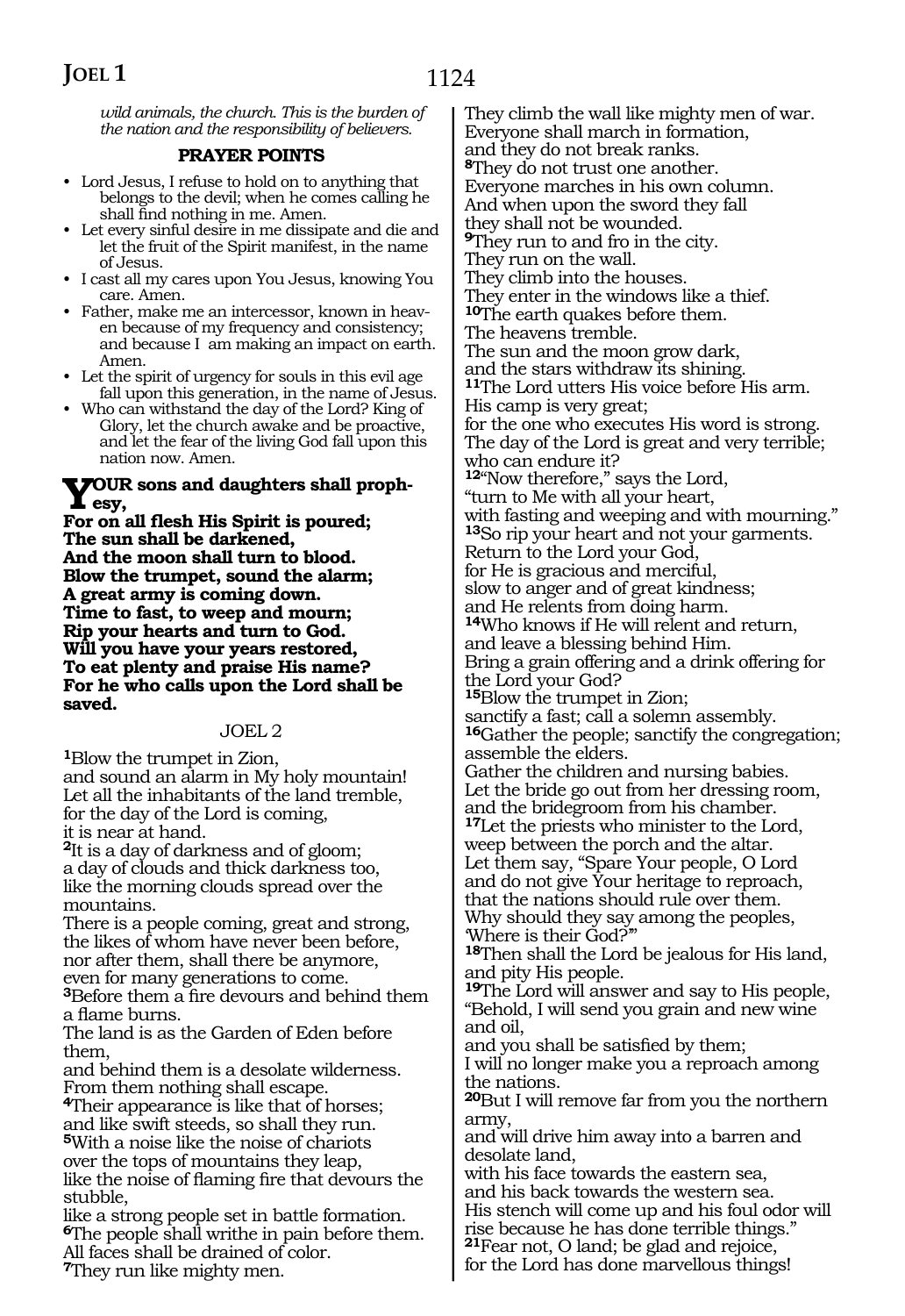**<sup>22</sup>**Do not be afraid, you beasts of the field, for the open pastures are springing up and the tree bears its fruit;

the fig tree and vine do yield their strength. **<sup>23</sup>**Be glad, you children of Zion,

and rejoice in the Lord your God;

for He has given you the former rain moder- ately,

and will cause the rain to come down for you; the former rain and the latter rain in the first month.

**<sup>24</sup>**The threshing floors shall be full of wheat, and the vats shall overflow with new wine and oil.

**<sup>25</sup>**"So I will restore to you the years that the locust has eaten:

the crawling locust, the consuming locust and the chewing locust,

My great army which I sent among you.

**<sup>26</sup>**"And you shall eat plenty and be satisfied, and praise the name of the Lord your God, who has dealt wondrously with you;

and My people shall never be put to shame. **<sup>27</sup>**"Then you shall know that I am in the midst

of Israel.

I am the Lord your God and there is no other, for My people shall never be put to shame.

**<sup>28</sup>**"And it shall come to pass afterwards, that I will pour out My Spirit on all flesh; your sons and your daughters shall prophesy. Your old men shall dream dreams.

Your young men shall see visions.

**<sup>29</sup>**"Also on My maidservants and on My men- servants,

I will pour My spirit in those days.

**<sup>30</sup>**"And I will show wonders in the heavens and in the earth:

blood and fire and pillars of smoke.

**<sup>31</sup>**"The sun shall be turned into darkness, and the moon into blood,

before the coming of the great and terrible day of the Lord.

**<sup>32</sup>**"And it shall come to pass that whoever calls on the name of the Lord shall be saved. For in Mount Zion and in Jerusalem there

shall be deliverance

as the Lord has said,

among the remnant whom the Lord calls."

#### **CWDS Bible Quotes**

- *1. Sound the alarm at the spiritual degradation of your nation so you will not be alarmed when heaven sounds the trumpet and calls forth the alarm of judgment.*
- *2. The righteous must tremble at sin and tirelessly seek to persuade men, since the trembling at the day of the Lord belongs to everyone, righteous and unrighteous.*
- *3. Strong armies of powerful nations are stubble before the army of the Lord; men darken the sky, God darkens the sun and moon.*
- *4. Must it come down to the day of the Lord for men to realize it is futile to fight the Lord and His laws?*
- *5. The call to genuine fast, weeping and mourning is immediate and current; the forced fast will be-*

*come a sweeping inescapable current of genuine fear and pain.*

- *6. Inner truth is better than outward show; God is truth and He hates pretense. You can be sorry that you are caught and genuinely desire mercy and not be sorry for your act or repentant.*
- *7. When you know your God is gracious, merciful, slow to anger, kind and responsive, you understand you can attract mercy if you are contrite, genuinely sorry and repentant.*
- *8. The Lord has already determined His answer to your cry of repentance but He is waiting for you to cry; He has already provided an answer for your sin but is waiting on you to accept Him.*
- *9. Your years may be stolen but never lost if you find the heart of the Restorer. God is waiting to restore your stolen years.*
- *10. The promise of the pouring out of the Spirit of the living God is the most exciting and liberal gift of God to unholy flesh apart from the cross. It is a promise fulfilled; the Spirit has already been poured out waiting for empty vessels to fill; God desires the hunger of man so He can pour His fullness into man.*
- *11. It is available does not mean it is attained, it is accessible does not mean it is accessed, it is reachable does not mean it is realized; this season of spiritual awakening does not mean the church is hungry.*
- *12. Judgment must never be a wonder; it is preceded by signs.*
- *13. Salvation is as distant from the heart as the cry of repentance is from the mouth.*

# **PRAYER POINTS**

- Let holy discomfort with sin that compels action, fall upon the church, in the name of Jesus.
- Let every spirit that seeks to make the word of God contemptible before man, be condemned to desolation until the day of judgment. Amen.
- Let the spirit of conviction that makes men uncomfortable with sin sweep through this nation, in the name of Jesus. Let every religious pretentious spirit be expelled from among the people of God, in the name of Jesus.
- Father God, Your character is trustworthy, You are kind, compassionate and forgiving; You have been faithful through the ages. I come to You on bended knees knowing You can be touched. Amen.
- Merciful Father, I accept the blood offered for my cleansing. I wash myself in the blood of Jesus.
- Father, by the power in the Blood of Jesus, restore my stolen years to me, in the name of Jesus.
- Holy Spirit, sweep over the church and create an insatiable hunger for the things of God; Father fill the earth with Your glory. Amen.

**MULTITUDES, multitudes,**<br>The day of the Lard is near. **The day of the Lord is near. Let the weak say, "I am strong!" Prepare for war, you mighty man, For the Lord shall judge the nations! The mountains shall drip new wine; With milk shall the hills be lined; For Judah shall dwell forever, When the multitude is denied!**

JOEL 3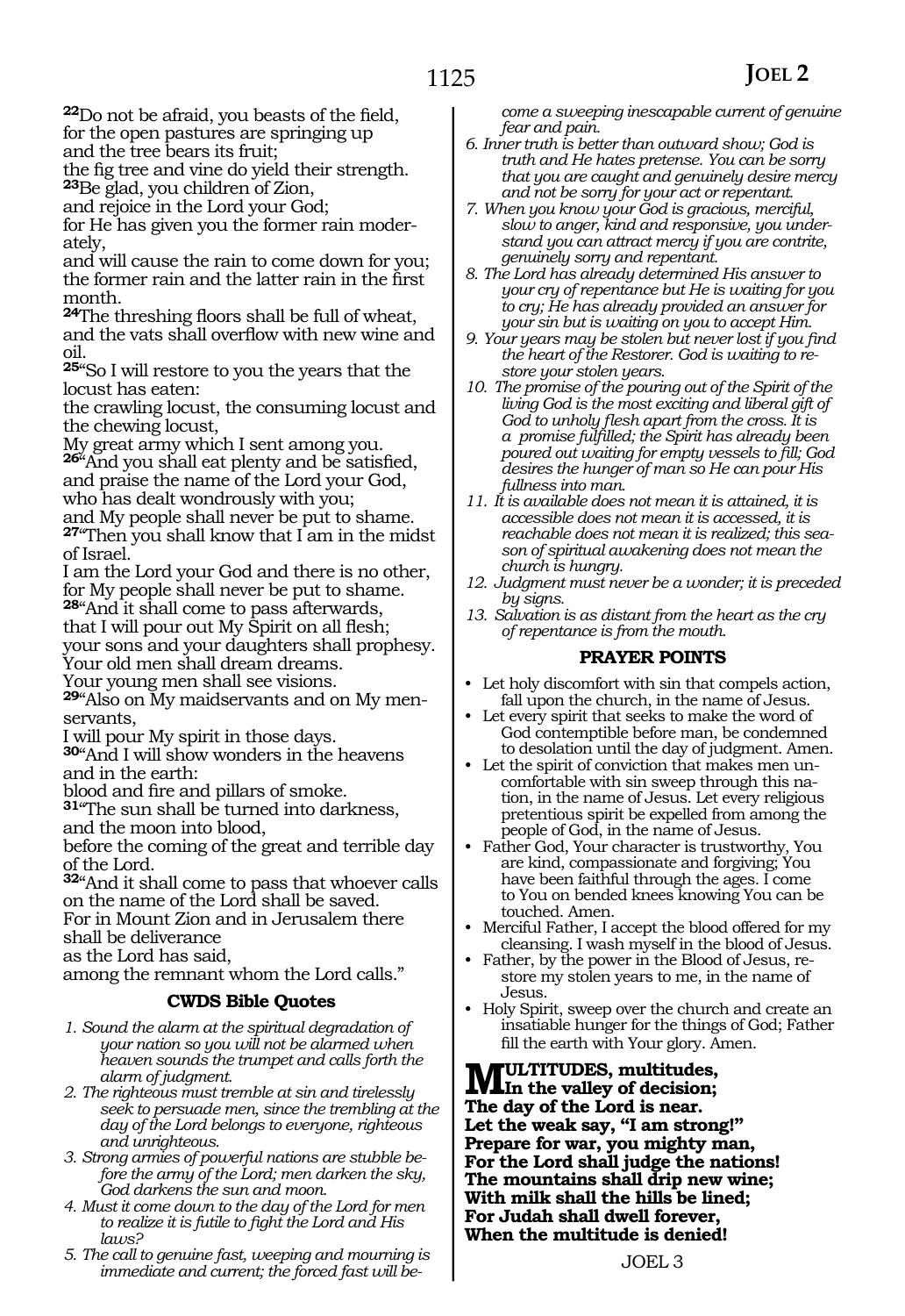# **JOEL 3**

1126

**<sup>1</sup>**"In those days and at that time,

when I bring back the captives of Judah and Jerusalem,

**<sup>2</sup>**"I will also gather all nations and bring them down to the Valley of Jehoshaphat;

and I will enter into judgment there with them for My people, Israel My heritage,

whom they have scattered among the nations. They have also divided up My land. **<sup>3</sup>**"They cast lots for My people.

They have given a boy as payment for a harlot, and sold a girl for wine, that they may drink. **<sup>4</sup>**"What have you to do with Me,

O Tyre and Sidon and all the coast of Palestine?

Will you retaliate against Me?

But if you retaliate against Me,

swiftly and speedily I shall return your retaliation upon your own head;

**<sup>5</sup>**"because you have taken My silver and My gold,

and have carried My pleasant treasures into your temples.

**<sup>6</sup>**"You have also sold the children of Judah, and the children of Jerusalem to the Greeks, that you may remove them far from their borders.

**<sup>7</sup>**"But I will raise them out of the place to which you have sold them,

and will return your retaliation upon your very own head.

**<sup>8</sup>**"I will sell your sons and your daughters into the hands of the children of Judah, and they will sell them to the Sabeans, to a people in a distant land,

for the Lord has spoken."

**<sup>9</sup>**Proclaim this among the nations:

"Prepare for war! Wake up the mighty men. Let all the men of war draw near,

let them come up.

**<sup>10</sup>**"Beat your ploughshares into swords

and your pruning hooks into spares;

let the weak say, I am strong.

**11**"Assemble yourselves, and come all you nations,

and gather together all around.

Cause your mighty ones to go down there, O Lord.

**<sup>12</sup>**"Let the nations be awakened

and come up to the Valley of Jehoshaphat; for there I will visit to judge all the surrounding nations.

**<sup>13</sup>**"Put in the sickle, for the harvest is ripe. Come, go down; for the winepress is full. The vats overflow,

for their wickedness is great."

**<sup>14</sup>**Multitudes, multitudes, in the valley of deci- sion!

For the day of the Lord is near in the valley of decision.

**<sup>15</sup>**The sun and moon will be darkened. The stars will withdraw their shining.

**<sup>16</sup>**The Lord also will roar from Zion,

and utter His voice from Jerusalem.

The heavens and earth will shake;

but the Lord will be a shelter for His people, and the strength of the children of Israel. **<sup>17</sup>**"So you shall know that I am the Lord your

God, dwelling in Zion My holy mountain. Then Jerusalem shall be holy,

and no foreigner shall ever pass through her again."

**<sup>18</sup>**And it will come to pass in that day, the mountains shall drip with new wine, the hills shall flow with milk,

and all the rivers of Judah will be flooded with waters.

A fountain shall come forth from the house of the Lord and water the Valley of Shittim.

**<sup>19</sup>**Egypt shall be a desolation and Edom a desolate wilderness,

because of the violence against the people of Judah,

for they have shed innocent blood in their

land. **<sup>20</sup>**"But Judah shall abide forever,

and Jerusalem from generation to generation. **<sup>21</sup>**For I will cleanse them from the guilt of bloodshed, whom I had not cleansed!" says God.

For the Lord dwells in Zion.

# **CWDS Bible Quotes**

- *1. God spoke the restoration of Israel as a nation and they are; He speaks about the end of time, and it will be just as He says. Let sinners take note!*
- *2. By their own fault they are down but you will be at fault if you attack or mock them; their God who waits to restore them is waiting to repay you.*
- *3. If you cannot withstand the force of God be careful how you stand against Him; He is sovereign, submit.*
- *4. The word of the Lord is forever settled in heaven, let it be settled in your heart; The Lord has spoken, tremble in silence and refuse to say a word.*
- *5. Iniquity drives judgment; panic sets in when the winepress is full and the vats overflow.*
- *6. Stir your strength with your words. Your words have the power of diffusion and infusion; if you are weak say, "I am strong."*
- *7. Make a single decision today to separate yourself from the undecided multitude. The valley of decision may be your nesting place but must never be your resting place.*
- *8. Make the Lord your habitation and you will find in Him a resting place and shelter when the heaven and earth is shaken.*
- *9. Guilty but acquitted if you accept the sacrifice of the cross. It is not wise to keep your guilt if you cannot bear its punishment.*
- *10. The living water flowing from the house of God is a shadow of the crystal water flowing from His throne. It is twinned with new wine dripping from the mountains and pleasant and abundant provision.*

# **PRAYER POINTS**

- Father God, You are faithful to fulfil every word You have spoken; I will hold fast to my hope with love and great fear of the judgment to come. Amen.
- Let every spirit that stands against the living God